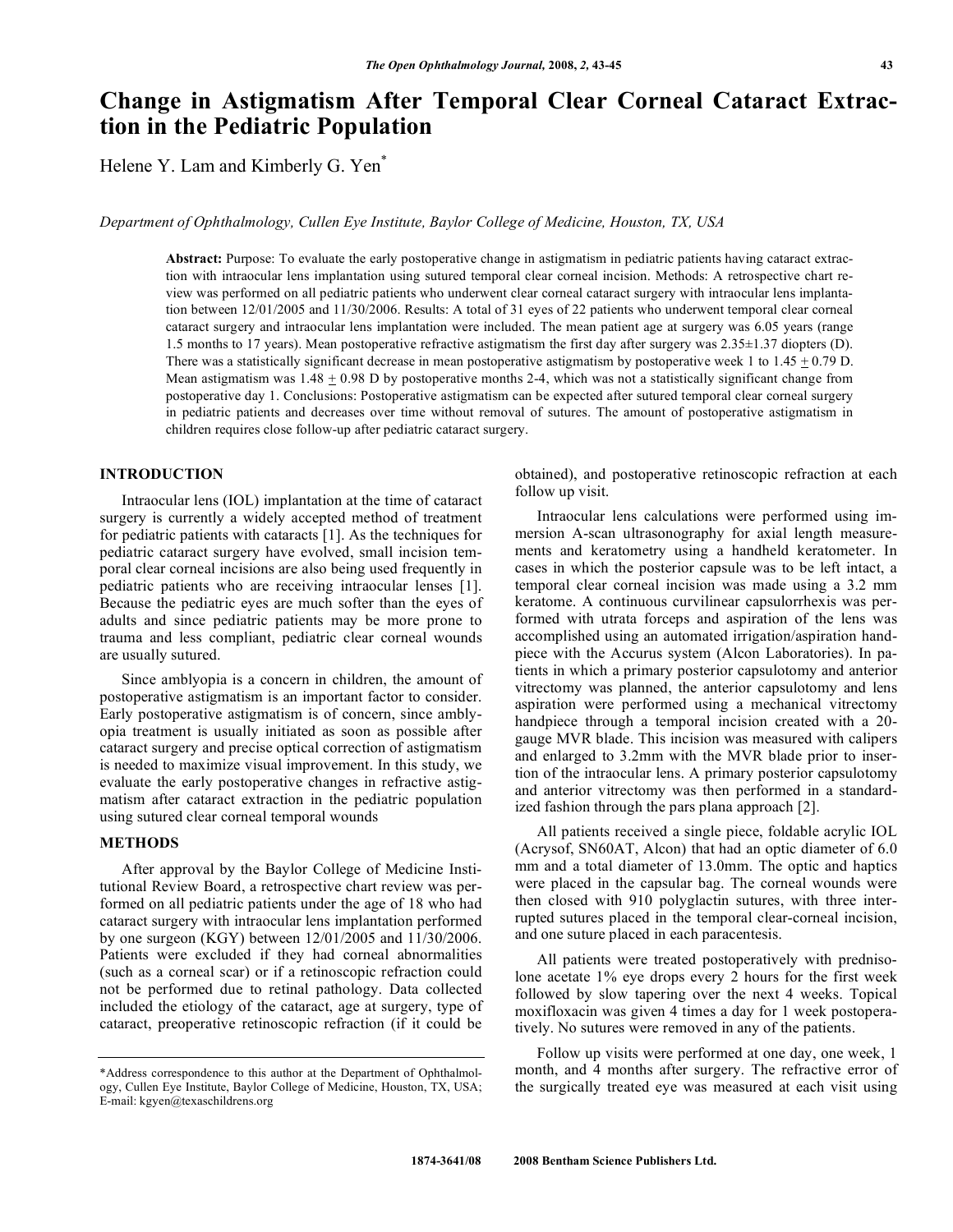manual retinoscopy by a pediatric ophthalmologist. No sutures were removed during follow-up. Statistical comparisons of outcome variable were performed using the Students' paired t test.

#### **RESULTS**

 A total of 35 eyes of 26 patients underwent clear corneal temporal cataract surgery with intraocular lens implantation during the study period. Two patients had traumatic cataracts with associated corneal wounds and were excluded from analysis; two patients had retinal abnormalities that prevented them from being refracted and were also excluded from analysis. A total of 31 eyes of 22 patients met inclusion criteria and were included for analysis. The mean patient age at surgery was 6.05 years (range 1.5 months to 17 years). A total of 65% of the cataracts were congenital and 35% were acquired. Table **1** shows the patient demographics and etiology of the cataracts.

| Demographics |  |  | Table 1. |
|--------------|--|--|----------|
|--------------|--|--|----------|

| Total number of patients included | 22                     |
|-----------------------------------|------------------------|
| Total number of eyes included     | 31                     |
| Average age at surgery            | 6 years                |
| Range of ages                     | 1.5 months to 17 years |
| Lamellar cataract                 | 7                      |
| Hereditary cataract               | 11                     |
| Posterior lenticonus              | $\mathfrak{D}$         |
| Steroid induced                   | 7                      |
| Radiation induced                 | $\overline{c}$         |
| Traumatic                         | 1                      |
| ROP related                       |                        |

Mean preoperative refractive astigmatism was  $0.87 +$ 1.00 diopters (D). Preoperative refractive astigmatism could not be measured by retinoscopy in 13 patients due to density of the cataract. Mean postoperative refractive astigmatism first day after surgery was  $2.35 \pm 1.37$  (D). The mean astigmatism was  $1.45 \pm 0.79$  (D) at postoperative week 1. At postoperative month 1, the mean refractive astigmatism was  $1.60 \pm 1.06$  (D). The decrease in refractive astigmatism from postoperative day 1 to postoperative week 1 was statistically significant ( $p=0.017$ ), but the difference from postoperative week 1 to postoperative month 1 was not significant  $(p=0.058)$ . At postoperative months 2-4, the mean refractive astigmatism was  $1.48 \pm 0.98$  (D), which was not a statistically significant change from postoperative day  $1$  ( $p=0.261$ ) or postoperative month 1 (p=0.115) (Table **2**).

 The rate of with-the-rule (WTR) and against-the-rule (ATR) astigmatism was evaluated. The type of astigmatism was classified into 3 subgroups. Astigmatism in the meridian between 60 degrees and 120 degrees was defined as WTR and in the meridian between 1 degree and 30 degrees and 150 degrees and 180 degrees as ATR. All other astigmatism was classified as oblique. Preoperatively, 23% of eyes had WTR astigmatism, 8% had ATR astigmatism, and 3% had oblique astigmatism. Twenty six percent were astigmatically neutral with the rest of eyes unable to be measured. At postoperative day 1, 29% had WTR astigmatism, 25% had ATR astigmatism, and 23% had oblique astigmatism. By posteropative day 1, there was a shift to WTR astigmatism with 55% of eyes in this category and by postoperative month 1, 74% of eyes had WTR astigmatism.

|  | Table 2. | <b>Mean Posteroperative Refractive Astigmatism</b> |  |
|--|----------|----------------------------------------------------|--|
|--|----------|----------------------------------------------------|--|

| Time              | <b>Eyes</b> | <b>Mean Refractive</b><br>Astigmatism $(D) \pm SE$ | Range (D)     |
|-------------------|-------------|----------------------------------------------------|---------------|
| Pre-op            | 18          | $0.87 \pm 1.00$                                    | $0 - 2.50$    |
| Post-op day 1     | 24          | $2.35 \pm 1.37$                                    | $0.50 - 4.50$ |
| Post-op week 1    | 23          | $1.45 \pm 0.79$                                    | $0.0 - 2.75$  |
| Post-op month 1   | 25          | $1.60 \pm 1.06$                                    | $0.0 - 3.50$  |
| Post-op month 2-4 | 14          | $1.48 \pm 0.98$                                    | $0.0 - 3.50$  |

#### **CONCLUSIONS**

 In this study, we evaluated the early change in postoperative refractive astigmatism in pediatric patients after cataract extraction with IOL implantation through a 3.2mm temporal clear corneal incision closed with dissolvable suture. Our results demonstrate that early postoperative astigmatism is induced in pediatric patients after a sutured temporal clear corneal wound. This astigmatism decreases initially and then appears to stabilize during the first 2-4 months after surgery without suture removal with the most change occurring in the first postoperative week.

 Postoperative astigmatism is especially important in children due to the adverse effect astigmatism can have on children's visual development and the treatment of amblyopia. Previous studies have demonstrated that most pediatric ophthalmologists prefer to prescribe glasses at a threshold of 1.50 D difference in astigmatism between the two eyes in children greater than age two [3]. Other studies have suggested that as low as 1.00 D amount of anisometropic astigmatism can be amblyogenic in pediatric patients [4]. In our patients, average postoperative refractive astigmatism was 2.35D at postoperative day 1 decreasing to an average of 1.48D by postoperative months 2 to 4. Because the amount of astigmatism declines in the postoperative period, we feel that early postoperative astigmatism should be corrected in patients and the amount of astigmatism reassessed in the first few months after surgery.

With the advent of small-incision  $( $4.0 \text{mm}$ ) clear cor$ neal cataract surgery in the adult population, postoperative astigmatism can be significantly reduced because of the selfsealing corneal wound which often requires no sutures [5]. Cataract surgery in children can also be performed through small clear-corneal incisions, however the increased scleral elasticity of the pediatric eye predisposes the patients to a higher incidence of wound leak and gaping [6]. Furthermore, pediatric patients tend to be more prone to eye rubbing and less compliant with activity restrictions. Therefore, the pediatric wounds are usually sutured. Absorbable suture is preferred to avoid a return trip to the operating room to remove the sutures. The suturing of the corneal wounds in an eye of higher scleral elasticity may be one reason for the increase in astigmatism postoperatively. Our preference is to use poly